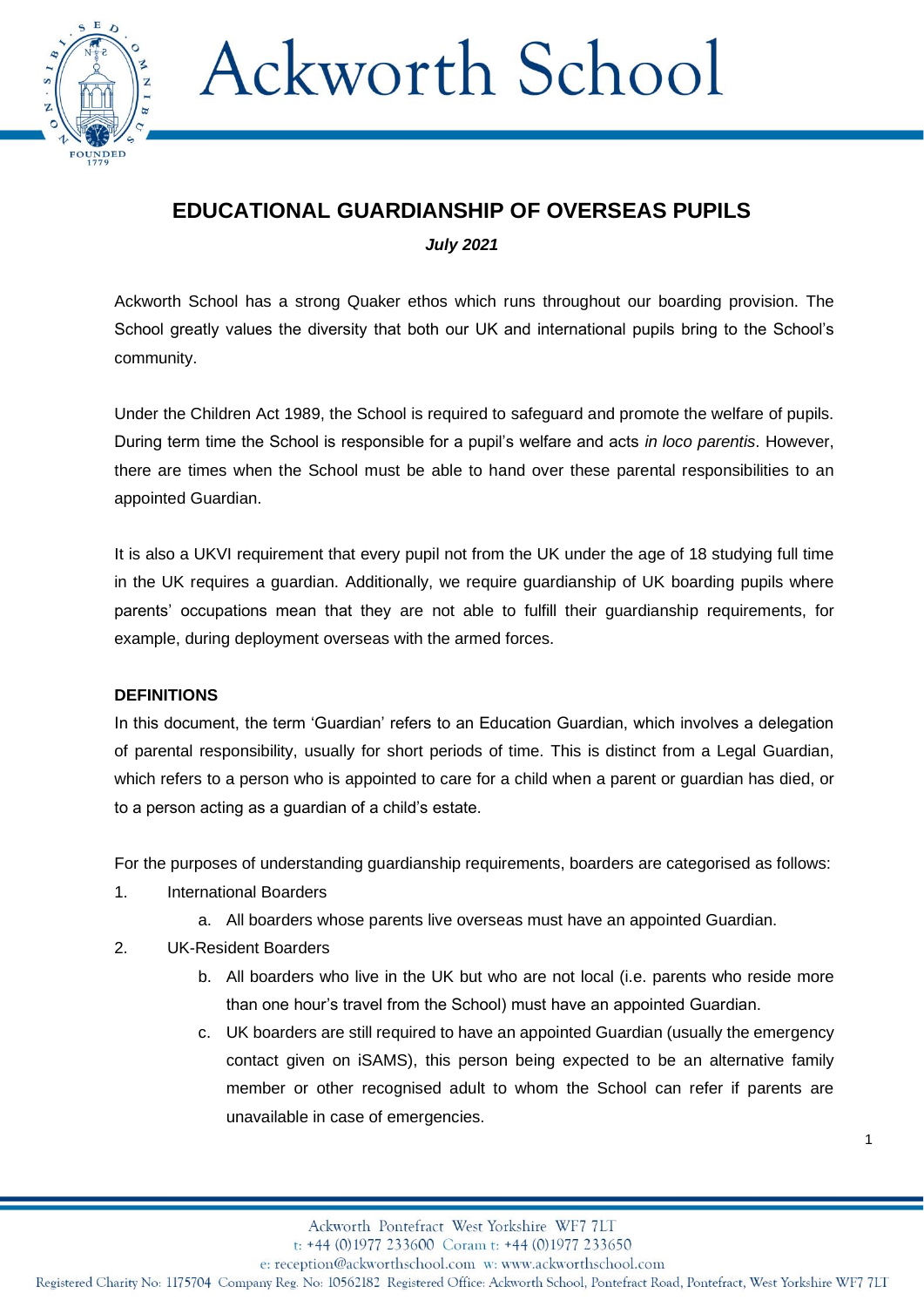

### **APPOINTING A GUARDIAN**

- It is the parents' responsibility to appoint a Guardian; the organisation and selection process rests solely with parents.
- The appointed Guardian must be over 25 years of age and be permanently resident in the UK; they must be able to be at the School within three hours, if requested.
- The appointed Guardian must be fluent in the English language and be able to provide a point of contact for the School at all times.
- Where the guardian is a relative, the School will require copies of photographic ID.
- In these instances, the School may conduct unannounced inspections of accommodation arrangements for its pupils.
- For many pupils where the family does not have a suitable contact in the UK, it is expected that the parents will appoint a Guardian via a reputable organisation. It is important to note that the School does not recommend any specific agency or organisation, but would encourage parents to ensure that it is a member of the Association for the Education and Guardianship of International Students (AEGIS). AEGIS can be contacted via their website: [www.aegisuk.net](http://www.aegisuk.net/)
- In a crisis, if the Head, Deputy Head or House Parents are unable to contact parents, the Guardian will have to give permission for medical care. If neither parents nor guardian can be contacted, a member of staff is empowered to act *in loco parentis* – as if they were the legal Guardian.
- If an appointed Guardian changes during a pupil's time at the School, it is the parents' responsibility to ensure accurate updated contact details (telephone, mobile, email and full postal address) are communicated to the School as soon as possible, in order to ensure continuity of care.
- Guardians should make contact with House Staff via email, telephone or video call to introduce themselves.

These arrangements **MUST** be made before the pupils arrive at School. Please see the form at the end of this document.

#### **GUARDIAN RESPONSIBILITIES**

All Guardians must be prepared to undertake, where necessary, the following responsibilities:

- To provide a 24-hour point of contact throughout the School year.
- To be ready to accommodate and take responsibility for the pupil at short notice in case of emergency or crisis.

2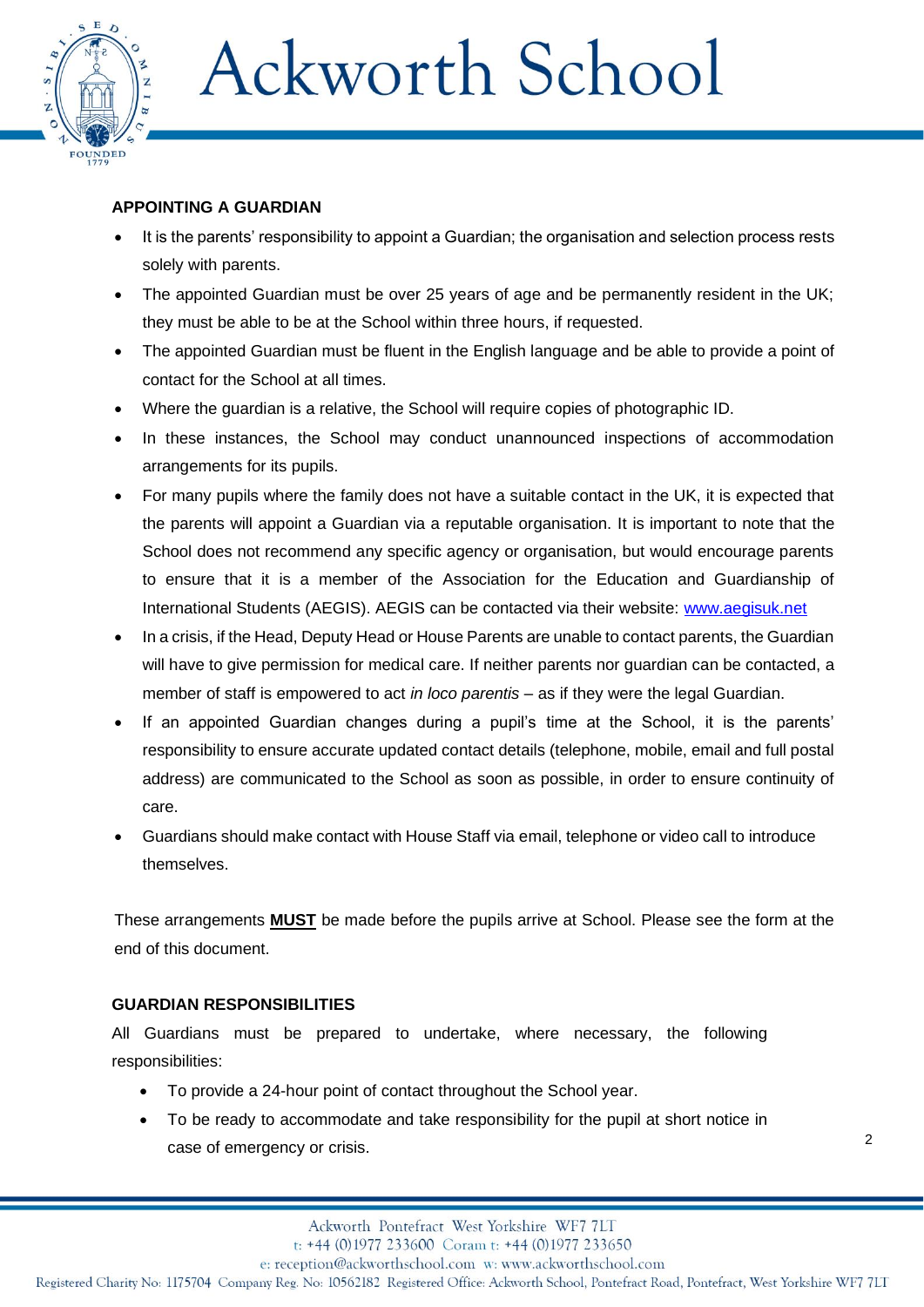

- To provide safe and suitable accommodation for the pupil with an appropriate degree of care and supervision when they cannot be accommodated at School and to liaise with the Housemaster regarding these arrangements. Occasions are likely to include, but are not restricted to:
	- Half-term breaks and longer holidays
	- o Days at the start and end of term when a pupil's flights do not coincide with term dates
	- o If a pupil is ill or injured and needs to recuperate away from School
	- If the School requires a pupil to leave for disciplinary reasons or because the School determines it to be in the pupil's best interests
	- o Any other occasion when the pupil is released from the School
- To make suitable alternative arrangements if they are unable to accommodate the pupil themselves, and to inform both House Parent and parents of the arrangements.
- To liaise with the School over all matters relating to the pupil's welfare, including pastoral, academic and medical care.
- To act with delegated parental authority in the case of an emergency or crisis and to make appropriate arrangements for medical care.
- To attend important parent and teacher meetings or any other important meetings at the School on behalf of the parents.

The responsibilities of Guardians appointed by overseas parents and those appointed by parents in the UK are identical. However, over the usual course of the year, there are likely to be practical differences in a Guardian's level of involvement:

- For overseas parents: The Guardian is usually responsible for the delivery and collection of pupils at the beginning and end of term, and (where the pupil is not travelling to their home overseas) for providing a home for pupils during holidays. The Guardian must be available for contact at short notice in an emergency, for granting routine permission, or for disciplinary reasons. In some medical or disciplinary cases, the Guardian may be required to have the pupil to stay for a limited period of time.
- For UK parents: the Guardian must be able to substitute fully for parents when parents are away or unavailable. This includes providing everything mentioned in the points above. UK parents who plan to be away for an extended period, are asked

t: +44 (0)1977 233600 Coram t: +44 (0)1977 233650

e: reception@ackworthschool.com w: www.ackworthschool.com

Registered Charity No: 1175704 Company Reg. No: 10562182 Registered Office: Ackworth School, Pontefract Road, Pontefract, West Yorkshire WF7 7LT